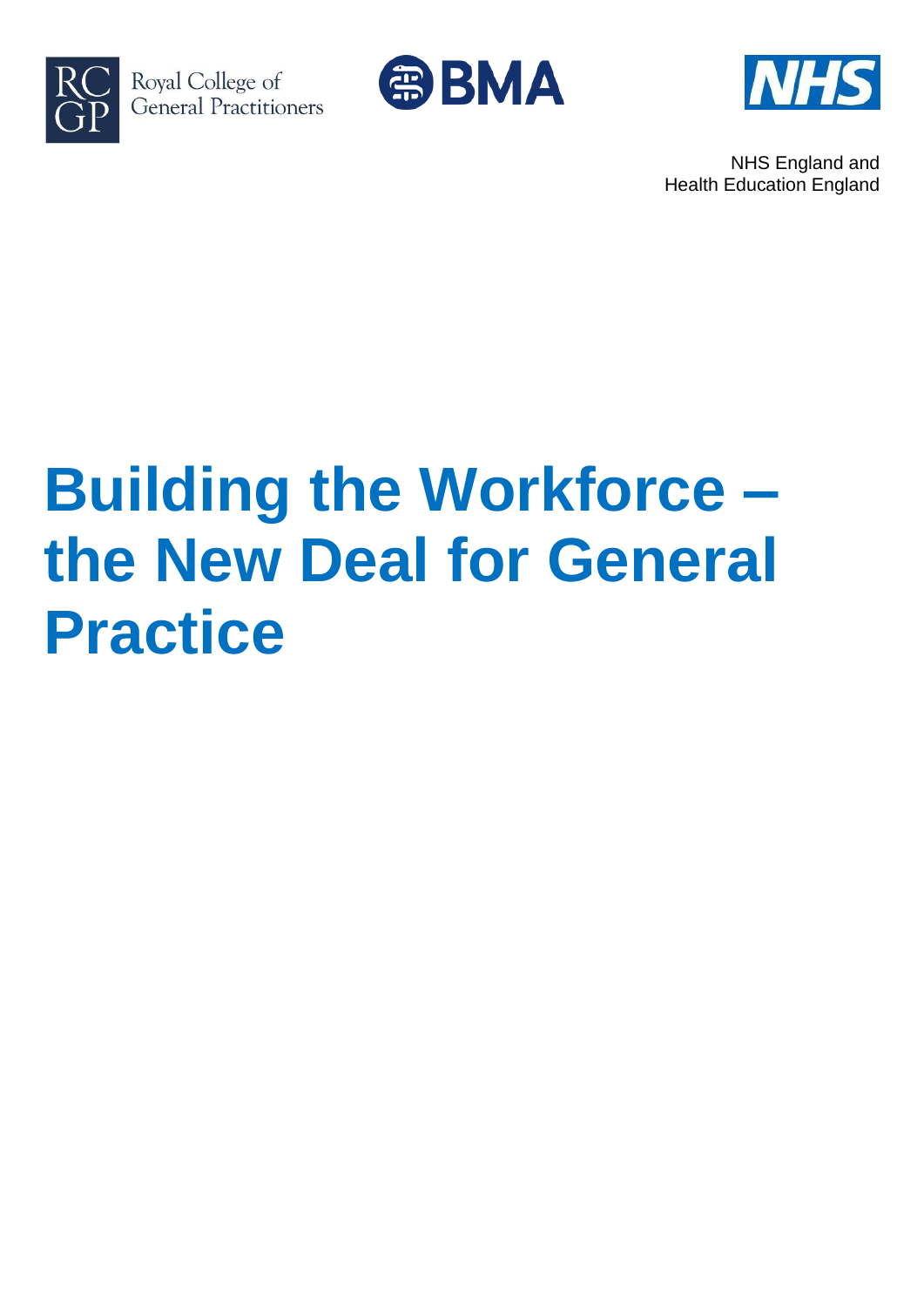## **Document Title: Building the Workforce – the New Deal for General Practice**

Version number: 1

First published: 26 January 2015

Prepared by: Rachel Snow-Miller

Classification: Official

Publications Gateway Number: 02918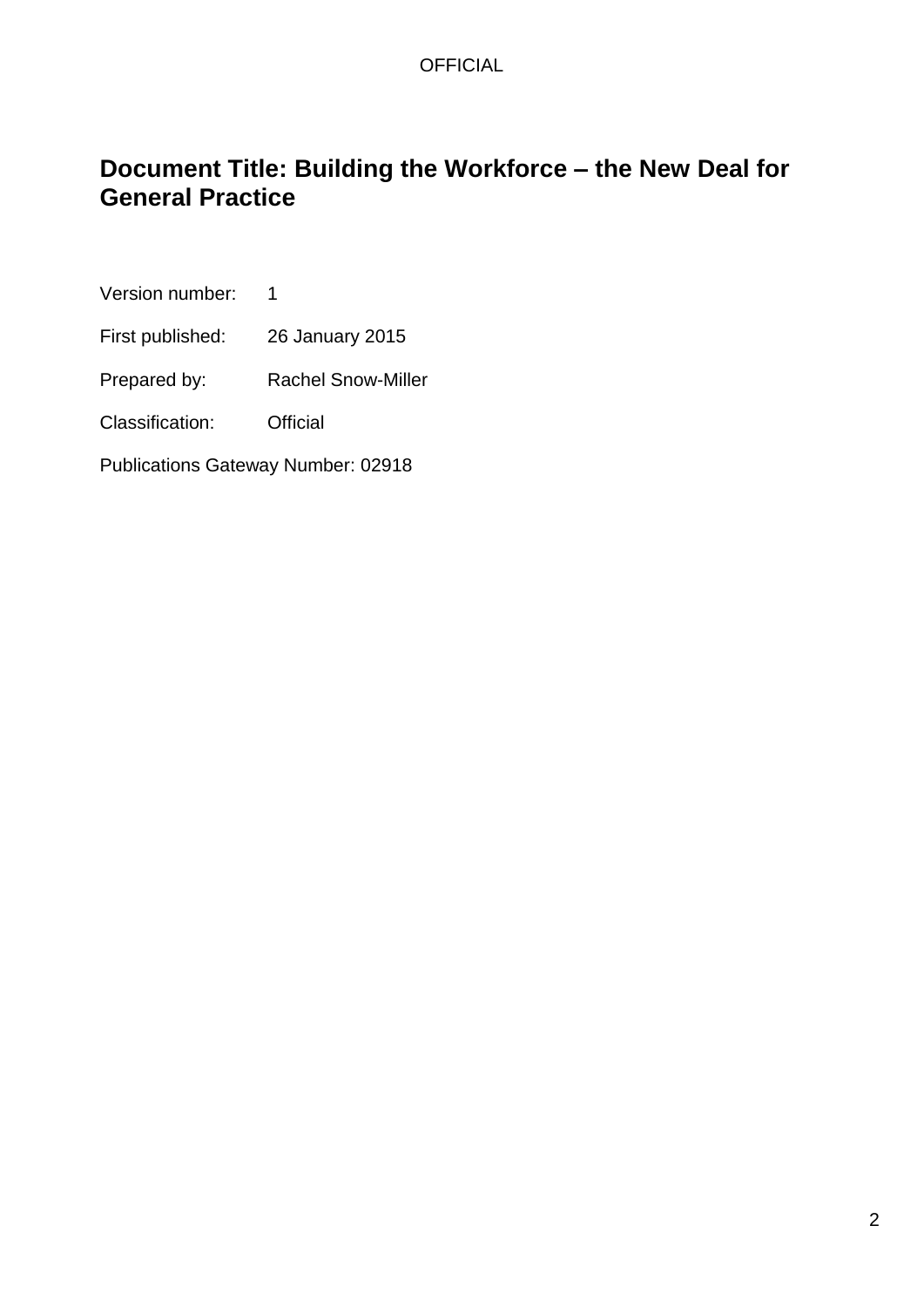## <span id="page-2-0"></span>**Contents**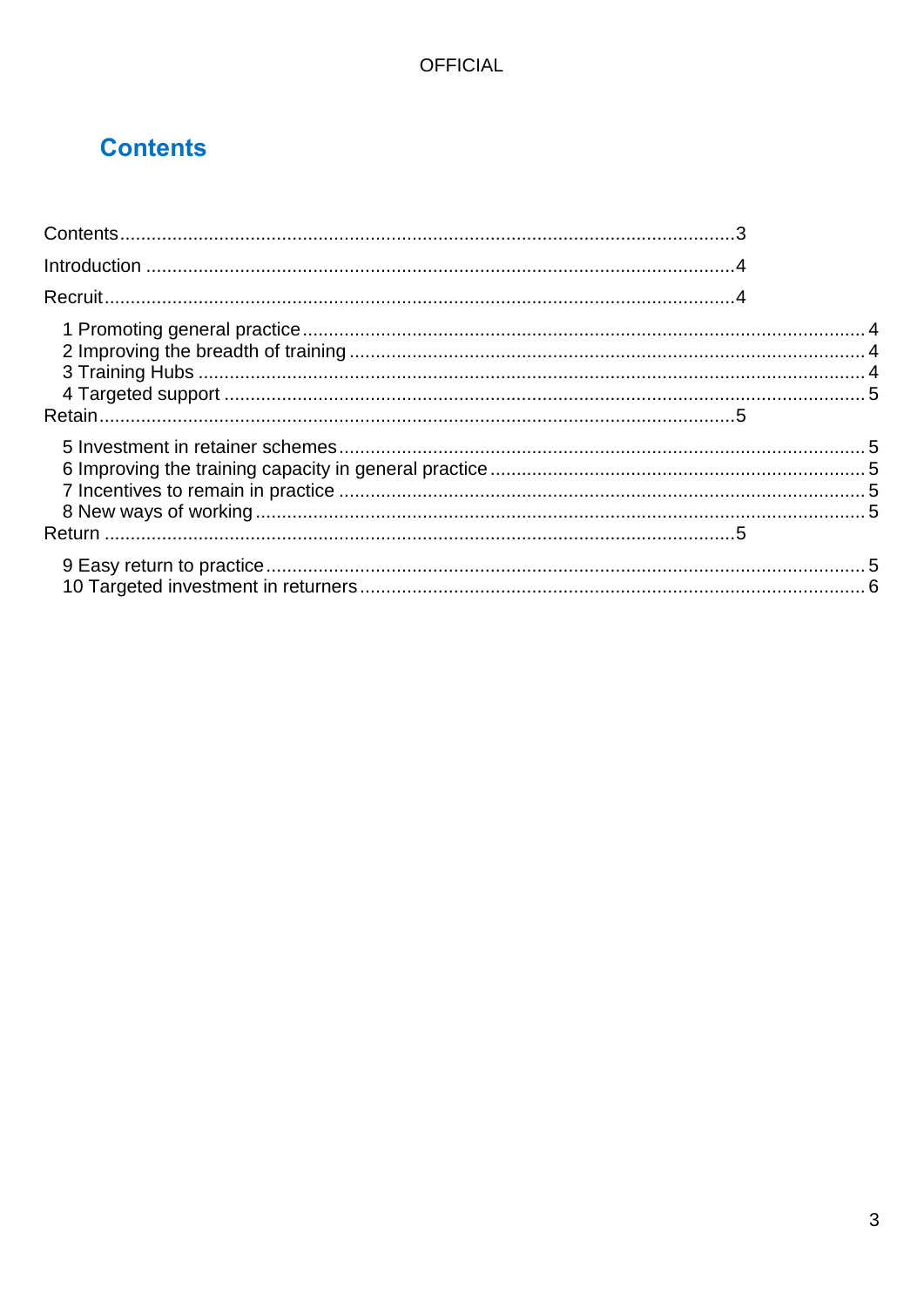## <span id="page-3-0"></span>**Introduction**

NHS England, HEE, RCGP and the BMA GPs committee (GPC) are working closely together to ensure that we have a skilled, trained and motivated workforce in general practice. We have jointly produced a ten point action plan to address immediate issues, and to take the initial steps in building the workforce for the future and new models of care.

It is part of the implementation of the Five Year Forward View and the New Deal for primary care, which set out a specific commitment to tackle workforce issues, alongside a range of other proposals. These actions are designed to complement some of the local initiatives already underway, which will also be accelerated through the development of cocommissioning of primary care by CCGs and NHS England.

There are three key strands to this work:

- Improving recruitment into general practice
- Retaining doctors within general practice
- Supporting those who wish to return to general practice

## <span id="page-3-1"></span>**Recruit**

#### <span id="page-3-2"></span>**1 Promoting general practice**

The four organisations will collaborate on a marketing campaign, including a letter to all newly qualified doctors, setting out the positive aspects and future careers in general practice.

#### <span id="page-3-3"></span>**2 Improving the breadth of training**

HEE will work with partners to resource an additional year of post CCT training to candidates seeking to work in geographies, where it is hard to recruit trainees. The aim is to encourage new GP training applicants to those areas. The additional year would be flexible and could be:

- a. in a related clinical specialty of interest such as paediatrics, psychiatry, dermatology, emergency medicine and public health;
- b. in leadership development, including the acquisition of business skills through undertaking a MBA;
- c. on an academic programme of activity; or
- d. an aspect of medical education and training related to the primary and community care agenda.

## <span id="page-3-4"></span>**3 Training Hubs**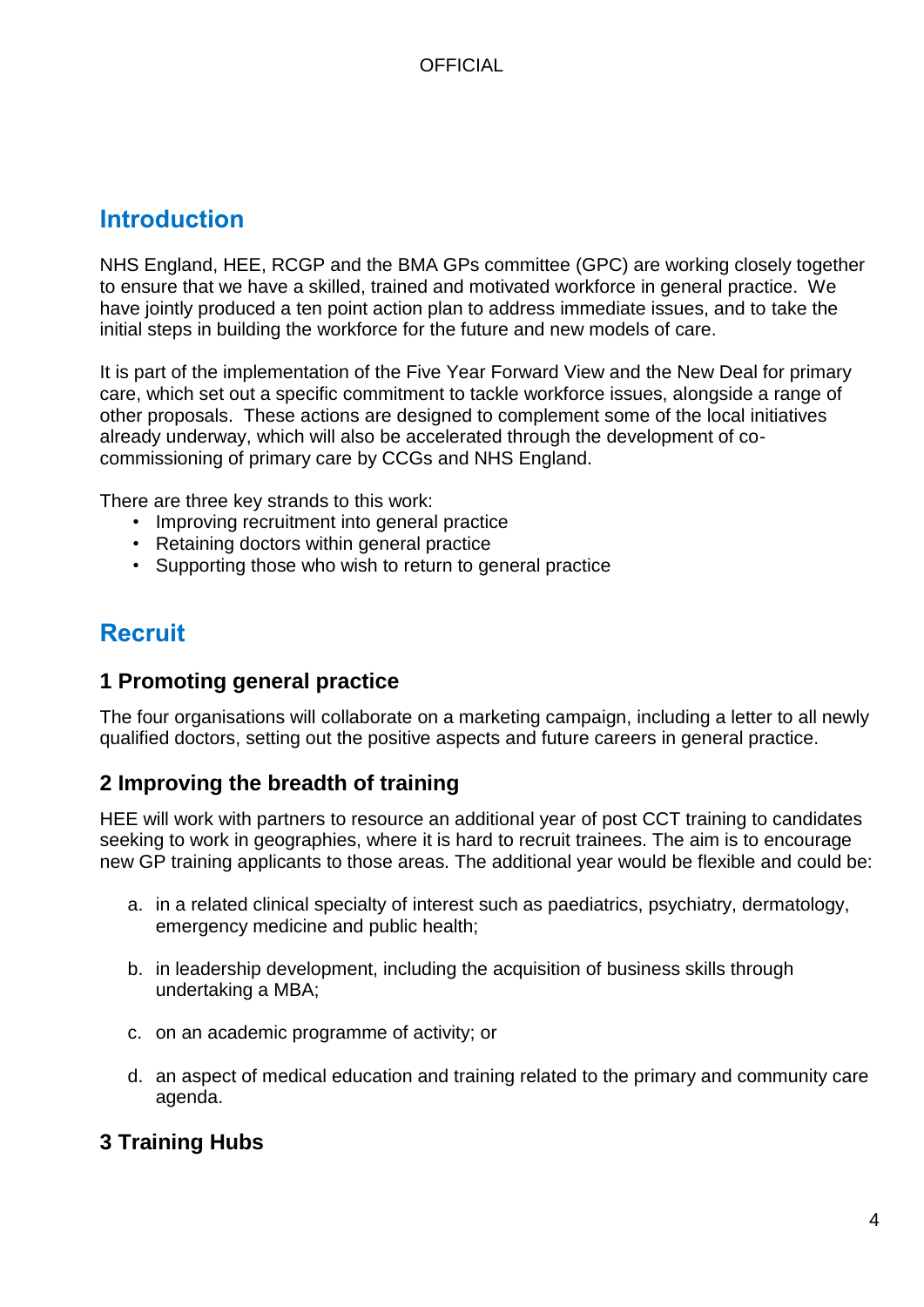#### **OFFICIAL**

NHS England will invest in the development of pilot training hubs, where groups of GP practices can offer inter-professional training to primary care staff, extending the skills base within general practice and developing a workforce which can meet the challenge of new ways of working.

## <span id="page-4-0"></span>**4 Targeted support**

NHS England will work with the BMA GP Committee and the RCGP to explore a time-limited incentive scheme to offer additional financial support to GP trainees committed to working in specific areas for 3 years.

## <span id="page-4-1"></span>**Retain**

#### <span id="page-4-2"></span>**5 Investment in retainer schemes**

NHS England will review the use of current retainer schemes and invest in a new national scheme, making sure it meets the needs of both GPs and practices.

## <span id="page-4-3"></span>**6 Improving the training capacity in general practice**

The Government's recent announcement that there will be an extra £1 billion for investment in new primary care infrastructure will enable increased training capacity and a more positive experience for medical students and foundation year doctors within general practice. More broadly, NHS England will work with the BMA's GPs committee and the RCGP on the strategic direction of the primary care estate, including to support the transfer of care into community settings.

## <span id="page-4-4"></span>**7 Incentives to remain in practice**

NHS England and partners will conduct a detailed review to identify the most effective measures to encourage experienced GPs to remain within practice. Options may include a funded mentorship scheme, opportunities to develop a portfolio career towards the end of your working life, and a clearer range of career pathways

## <span id="page-4-5"></span>**8 New ways of working**

NHS England, HEE and others will work together to identify key workforce initiatives that are known to support general practice - including e.g. physician associates, medical assistants, clinical pharmacists, advanced practitioners (including nursing staff), healthcare assistants and care navigators. We will agree a shared programme of key pilots at scale in primary care, to invest in and trial new ways of working for these roles, demonstrating how they work across community, hospitals and within GP surgeries to support safe and effective clinical services for patients. This will support current GPs in managing their workload, as well as piloting new ways of working for the future.

## <span id="page-4-6"></span>**Return**

## <span id="page-4-7"></span>**9 Easy return to practice**